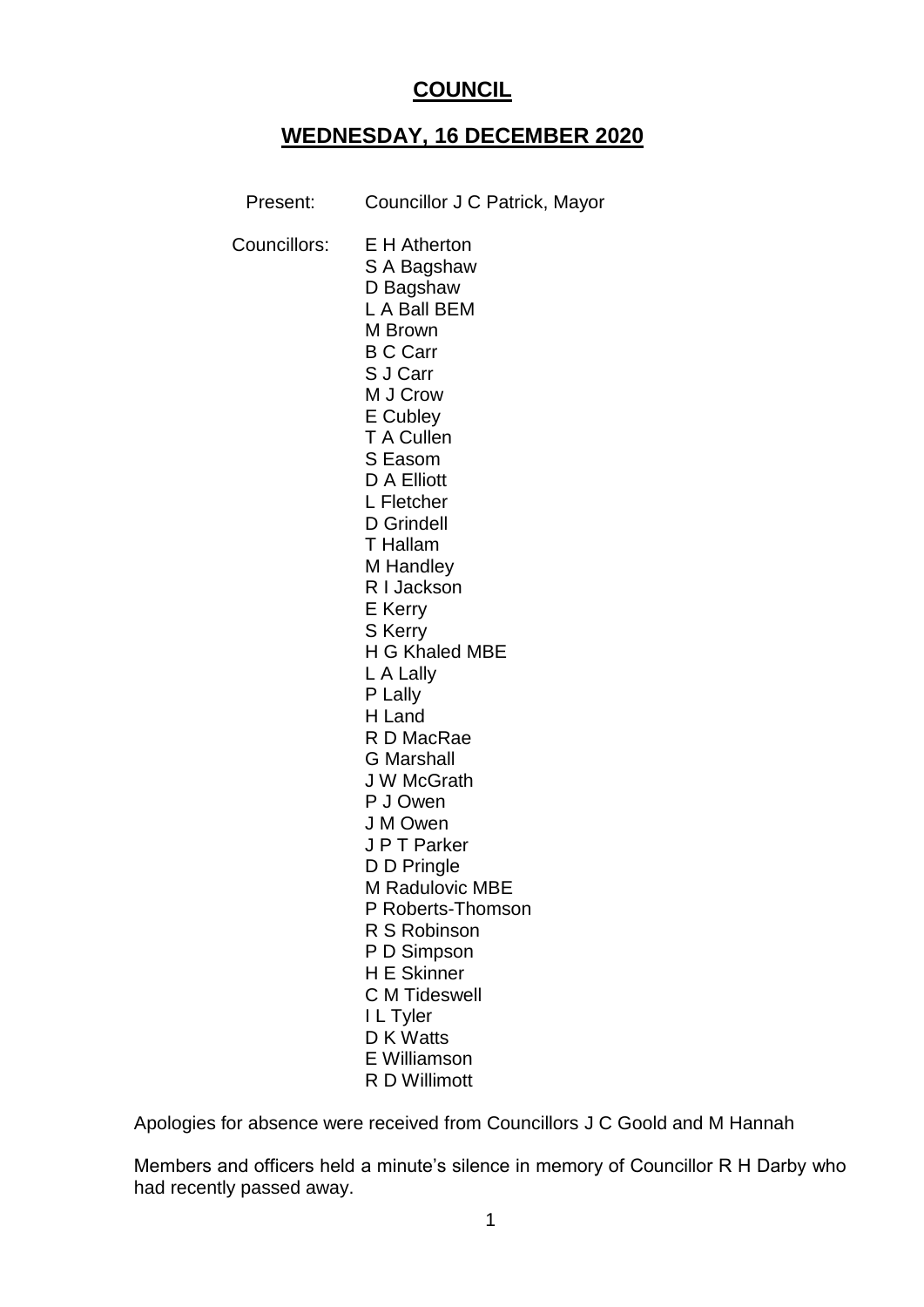## 41 DECLARATIONS OF INTEREST

There were no declarations of interest.

#### 42 MINUTES

The minutes of the meeting held on 14 October 2020 were confirmed as a correct record.

#### 43 MAYOR'S ANNOUNCEMENTS

The Mayor gave a résumé of her time in office and expressed thanks to a number of residents, family and employees for their assistance.

#### 44 YOUTH MAYOR'S REPORT ON BROXTOWE YOUTH VOICE ACTIVITIES

There was no report from the Youth Mayor.

#### 45 PRESENTATION OF PETITIONS

No petitions were presented.

#### 46 LEADER'S REPORT

The Leader of the Council presented a report in which he urged people to be extremely careful with the number of people they mixed with over Christmas, and under what circumstances. Those who are elderly and living with pre-existing health conditions should be particularly careful.

He stated that the Council's environmental health officers, COVID information officers and COVID marshals were working extremely hard to enforce the regulations. Three fixed penalty notices had been served. Many businesses were confused and uncertain about the circumstances under which they could operate and this confusion increased every time there is a change in the tiering system. Generally, there was good compliance in the Borough's shops. There had been an increasing number of complaints about non-wearing of masks. This was enforced by the police, and the environmental health team were working closely with the police to tackle reported problems when they arose.

The Leader expressed his gratitude to the Deputy Chief Executive, Phil Sudlow and his team and all those who had supported them in managing the distribution of business grants to the local business community and expressed his disappointment in saying that he could not tell members whether the country would be leaving the EU with a trade deal or without a deal. This was very unsatisfactory for local businesses for whom certainty was crucial at this already difficult time.

Finally, the Leader thanked all members and officers for their hard work this year. It had been an extraordinary and memorable year that none of us wanted to see the like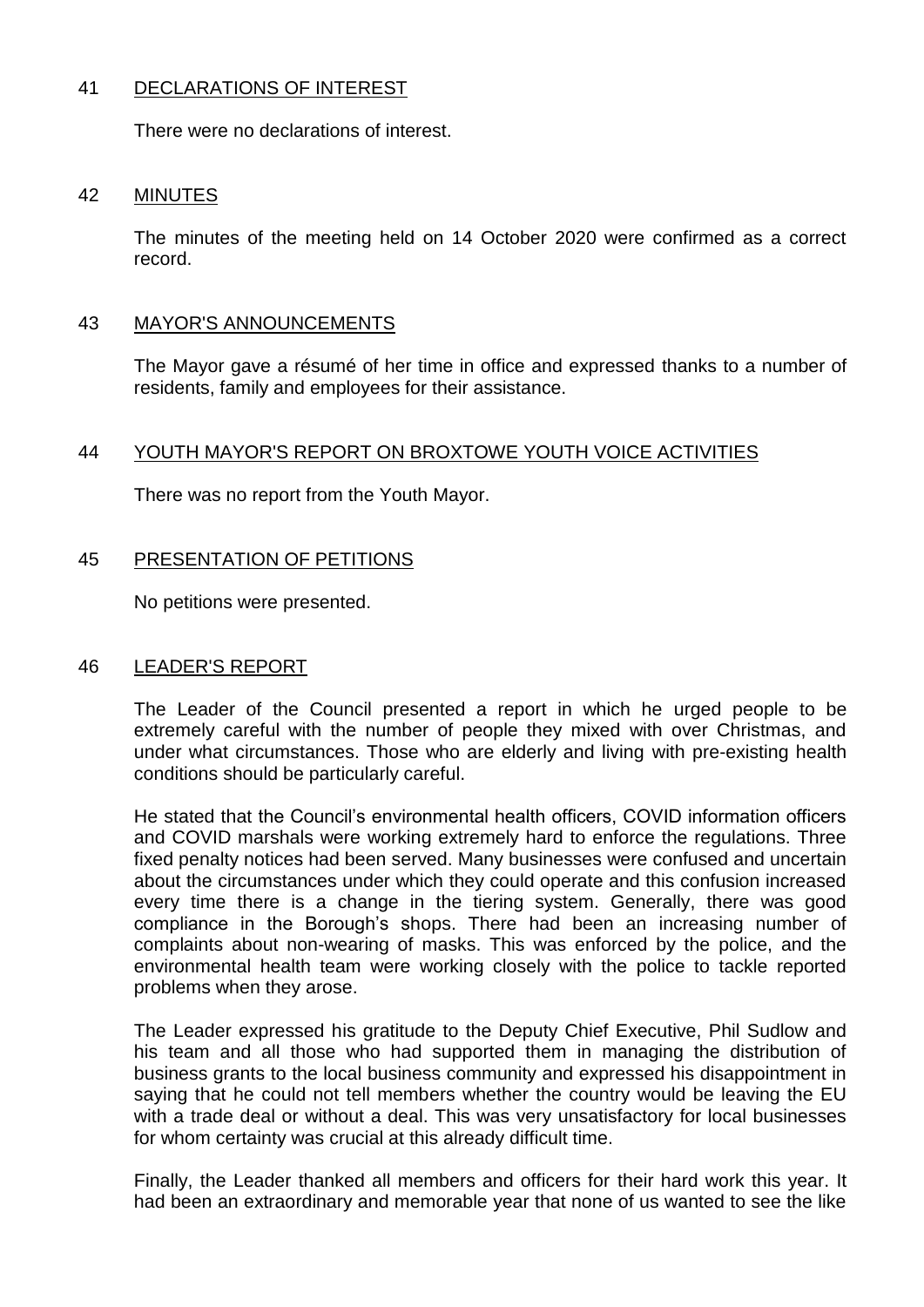of again. He wished everyone a very healthy careful safe and happy Christmas and a COVID free and happy new year.

#### 47 PUBLIC QUESTIONS

There were no questions from members of the public.

## 48 MEMBERS' QUESTIONS

There were no questions from members.

## 49 MEMBERS' SPEECHES ON WARD ISSUES

Councillor J M Owen provided an update on issues in relation to Watnall and Nuthall West Ward.

## 50 QUESTIONS ON OUTSIDE BODIES

There were no questions on Outside Bodies.

## 51 APPOINTMENTS TO COMMITTEES AND WORKING GROUPS

**RESOLVED that the following members be appointed to the relevant Committees:**

- **Community Safety Committee – Councillor L A Lally**
- **Environment and Climate Change Committee – Councillor D A Elliott**
- **Governance, Audit and Standards Committee – Councillor J C Patrick**
- **Local Joint Consultative Committee – Councillor H E Skinner**
- **Licensing and Appeals Committee – Councillor C M Tideswell**

#### 52 DECISIONS FROM COMMITTEE MEETINGS

Members noted the decisions from committee meetings.

## 53 PROGRAMME OF MEETINGS FOR MAY 2021 TO APRIL 2022

Members considered the proposed programme and were informed that in accordance with the Member Development Charter criteria the programme took account of cultural and faith commitments and had been composed so as to avoid collision with any significant dates.

An amendment was proposed by Councillor D K Watts and seconded by Councillor S J Carr that the Planning Committee dates be amended as to fall on the first Wednesday of every month with an additional meeting in July.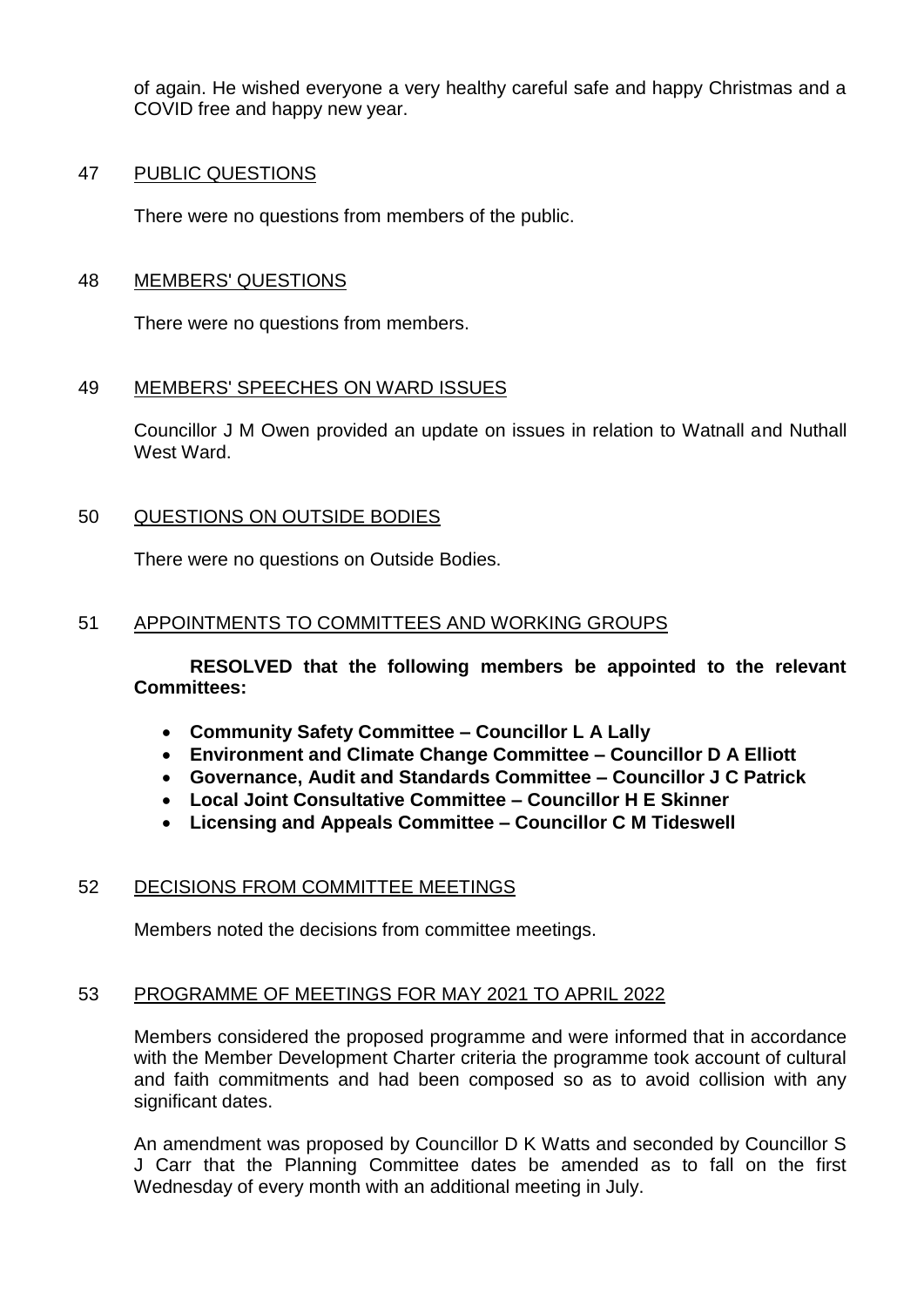**RESOLVED that the amended Programme of Meetings for May 2021 to April 2022, as set out in the appendix to the report, be approved.**

#### 54 NOTICE OF MOTION

No notice of motions were submitted.

#### 55 REFERENCE

#### 55.1 EAST MIDLANDS DEVELOPMENT CORPORATION - INTERIM VEHICLE THE ESTABLISHMENT OF EM DEVCO COMPANY LIMITED BY GUARANTEE CLG

#### POLICY AND PERFORMANCE COMMITTEE 2 December 2021

Members considered a reference from the Policy and Performance Committee which sought approval for the establishment of an Interim Vehicle, to be known as 'EM Devco CLG', to maintain progress prior to a Statutory Development Corporation being created by Parliament. This included approval for the establishment and governing documents for this new company, the approval of a joint agreement between the local authorities and the emerging companies, nomination of a representative from this Council to sit on the Board and contributions from the various councils to finance the initial stages over the next few years prior to handing over to a delivery vehicle to develop and build out the concepts on each of the three sites.

A recorded vote was proposed by Councillor M Radulovic MBE and seconded by at least five other councillors. The voting was as follows:

L A Ball BEM M Brown B C Carr S J Carr M J Crow E Cubley T A Cullen S Easom D A Elliott D Grindell T Hallam M Handley R I Jackson E Kerry L A Lally P Lally H Land R D MacRae G Marshall

For Against Abstention E H Atherton L Fletcher L Fletcher D Pringle D Bagshaw S Kerry R D Willimott S A Bagshaw H G Khaled MBE